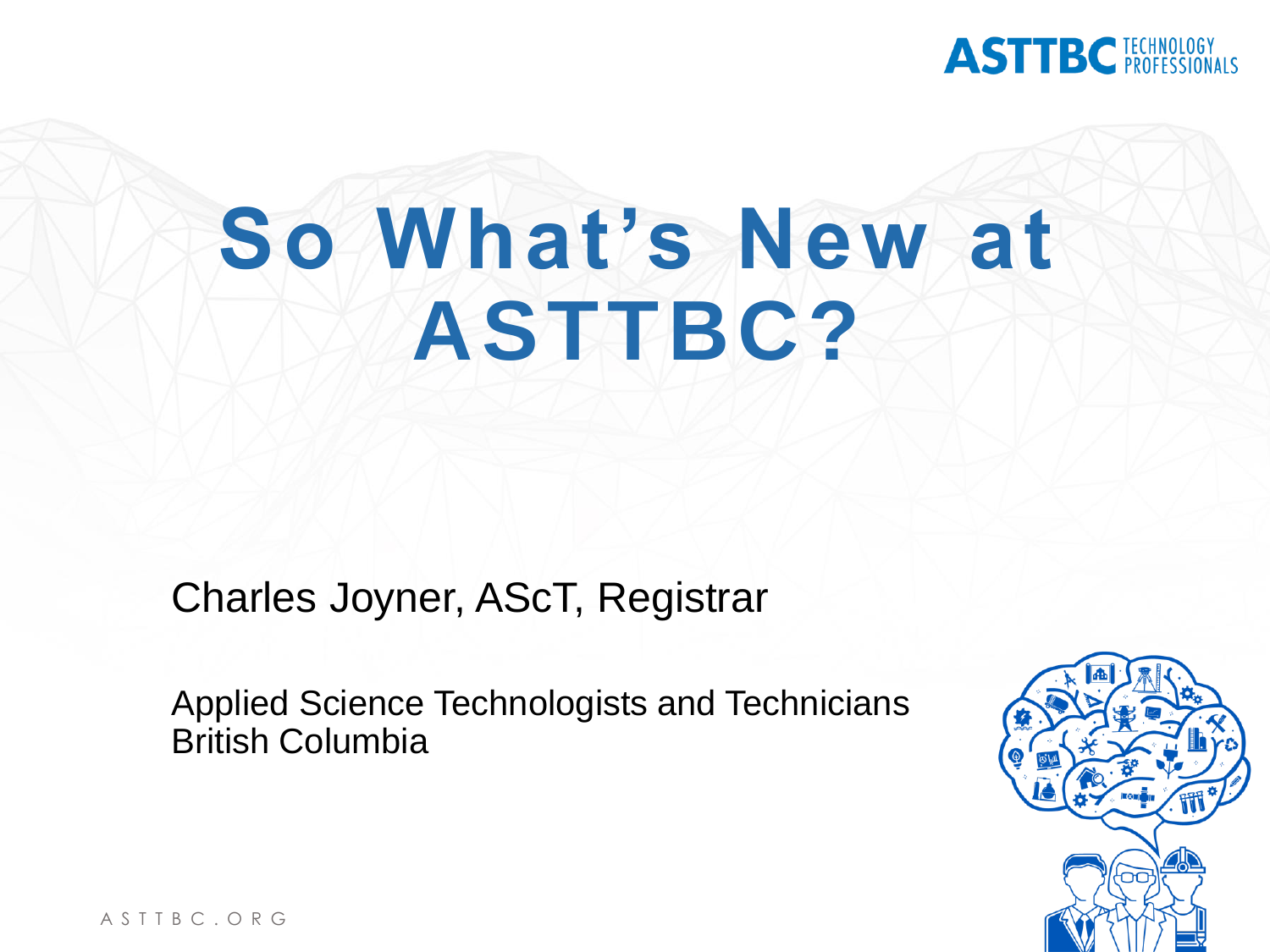#### **TBC ECHNOLOGY**

# **The evolution of professional reliance**

- Nov. 2018 Professional Governance Act (PGA) Protection of the public interest is paramount
- July 2019 Office of the Superintendent of Professional Governance (OSPG) established
- July 2020 bylaws of 5 regulators<sup>\*</sup> to be submitted to the OSPG
- Nov. 2020 Existing acts to be repealed PGA to be fully implemented

\*ASTTBC, ABCFP, BC-CAB, BCIA, EGBC

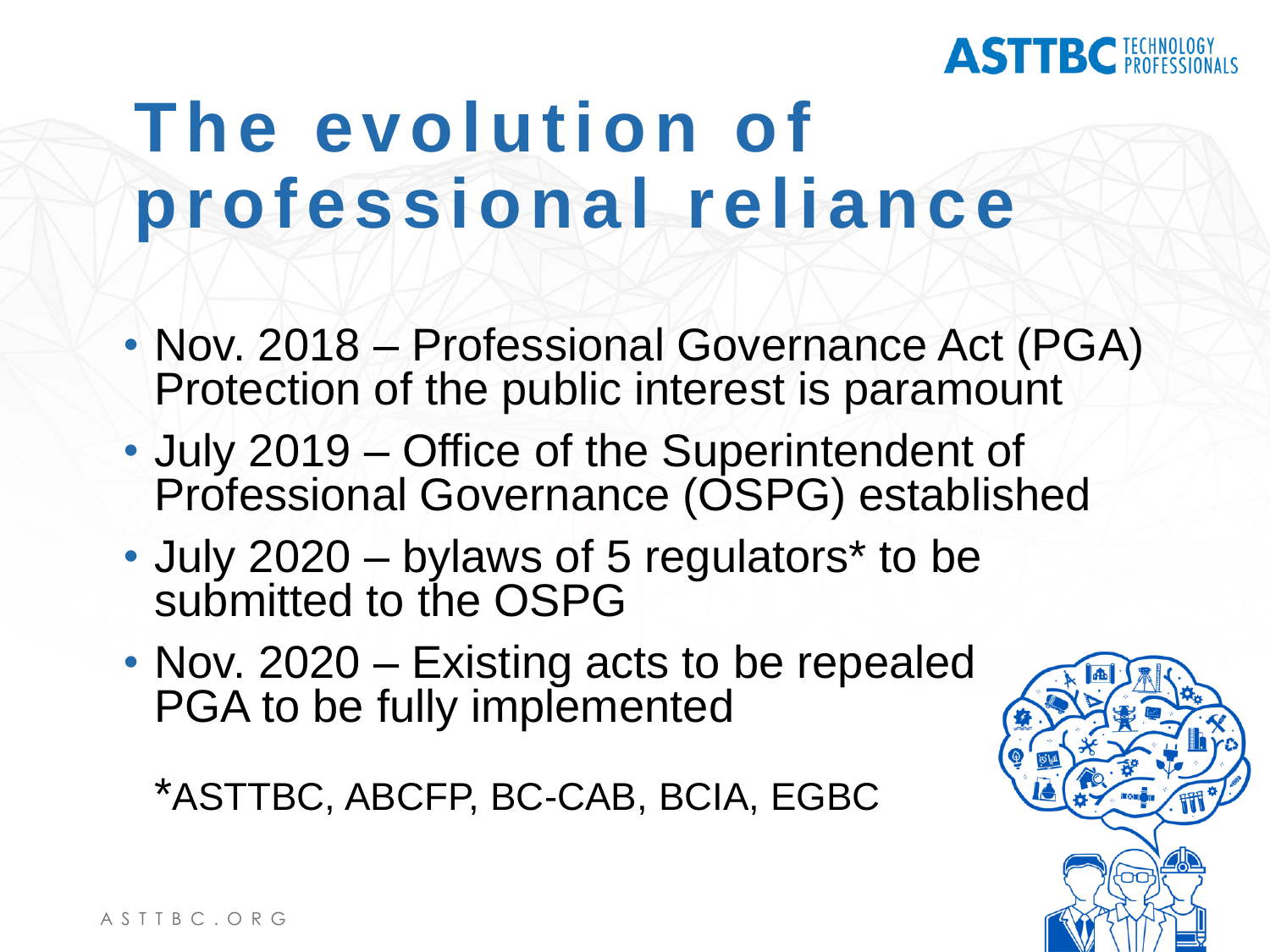

# PGA – Specific Changes

- Regulators are not industry associations or advocates of the profession
- Regulators are subject to audit by OSPG
- Composition of governing councils is consistent (7 registrants  $+$  4 lay  $+$  Past President = 12)
- Five statutory committees

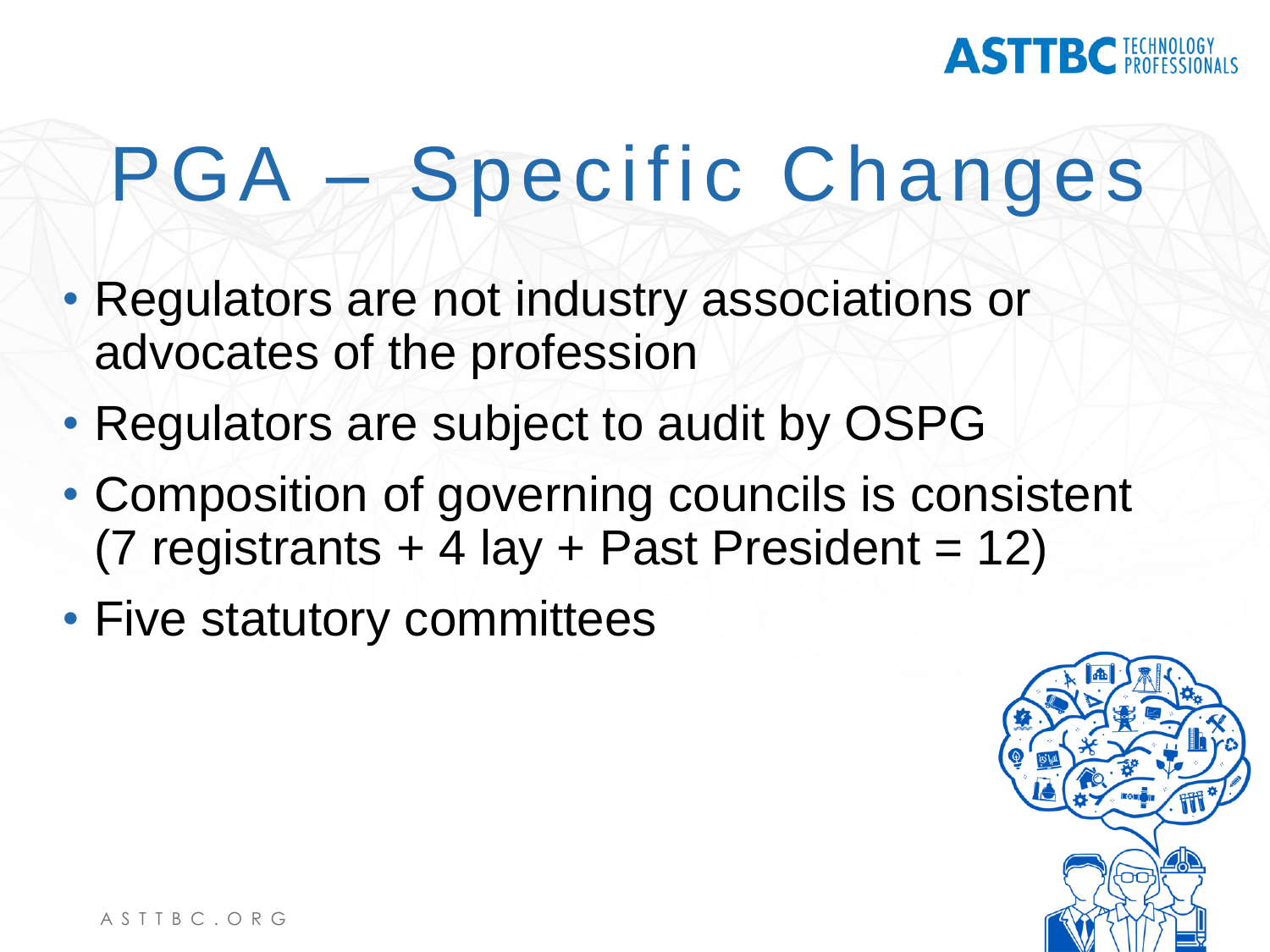

# Changes in the pipeline

- 1. Credentials committee to set standards of education, training and work experience for certification / registration – may delegate authority
- 2. Audit and practice review committee established to audit registrant conduct, competence and Continuing Professional Development (CPD)
- 3. Investigations committee established to investigate complaints
- 4. Discipline committee established to adjudicate complaints
- 5. Nominating committee for Council elections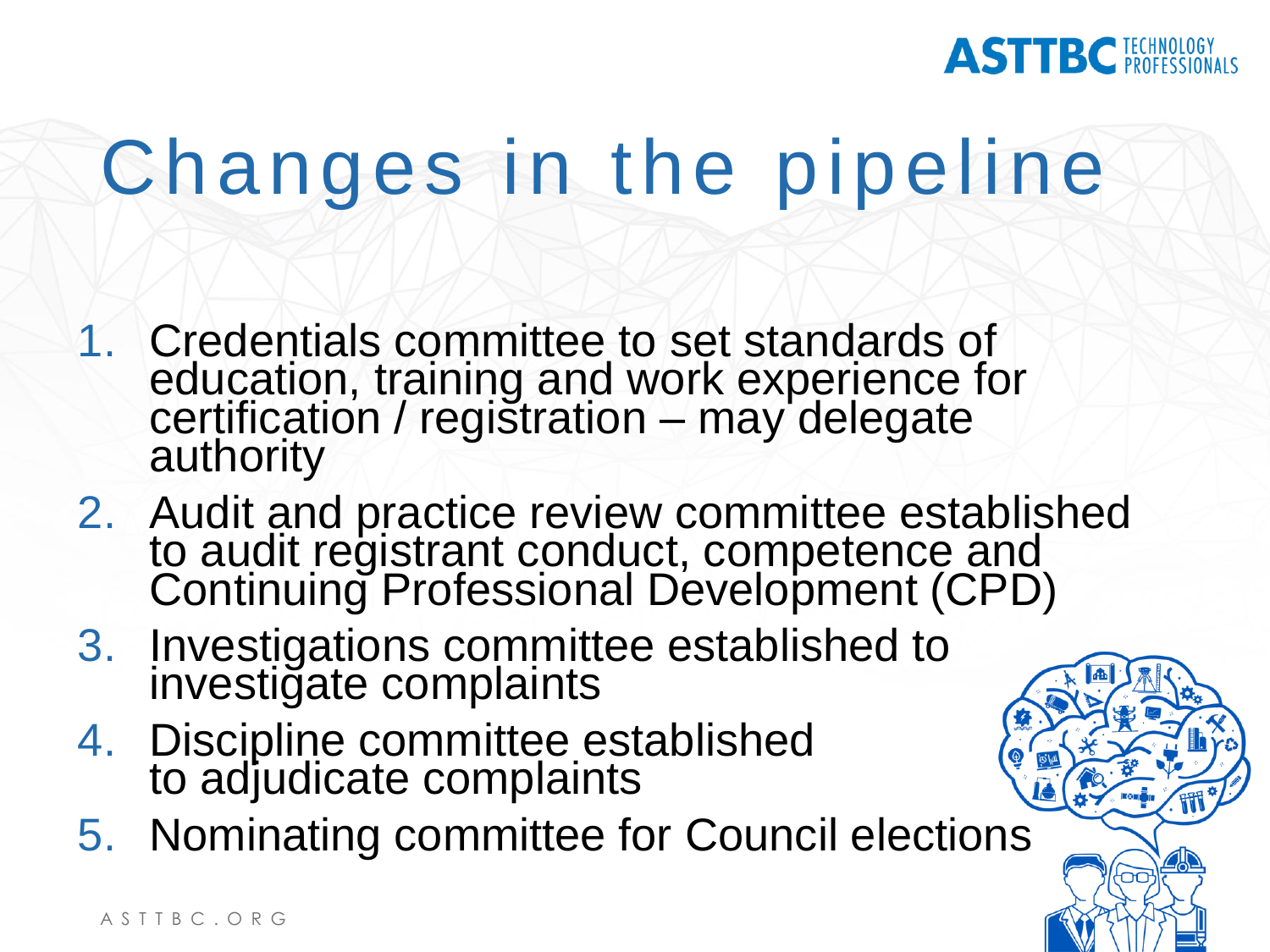

# Changes at ASTTBC

Directory of registrants accessible to the public includes registration category such as ROWP and current status:

- **Trainee**
- **Practising**
- **Retired**
- **Cancelled**
- **Resigned**
- **Suspended**
- **Deceased**

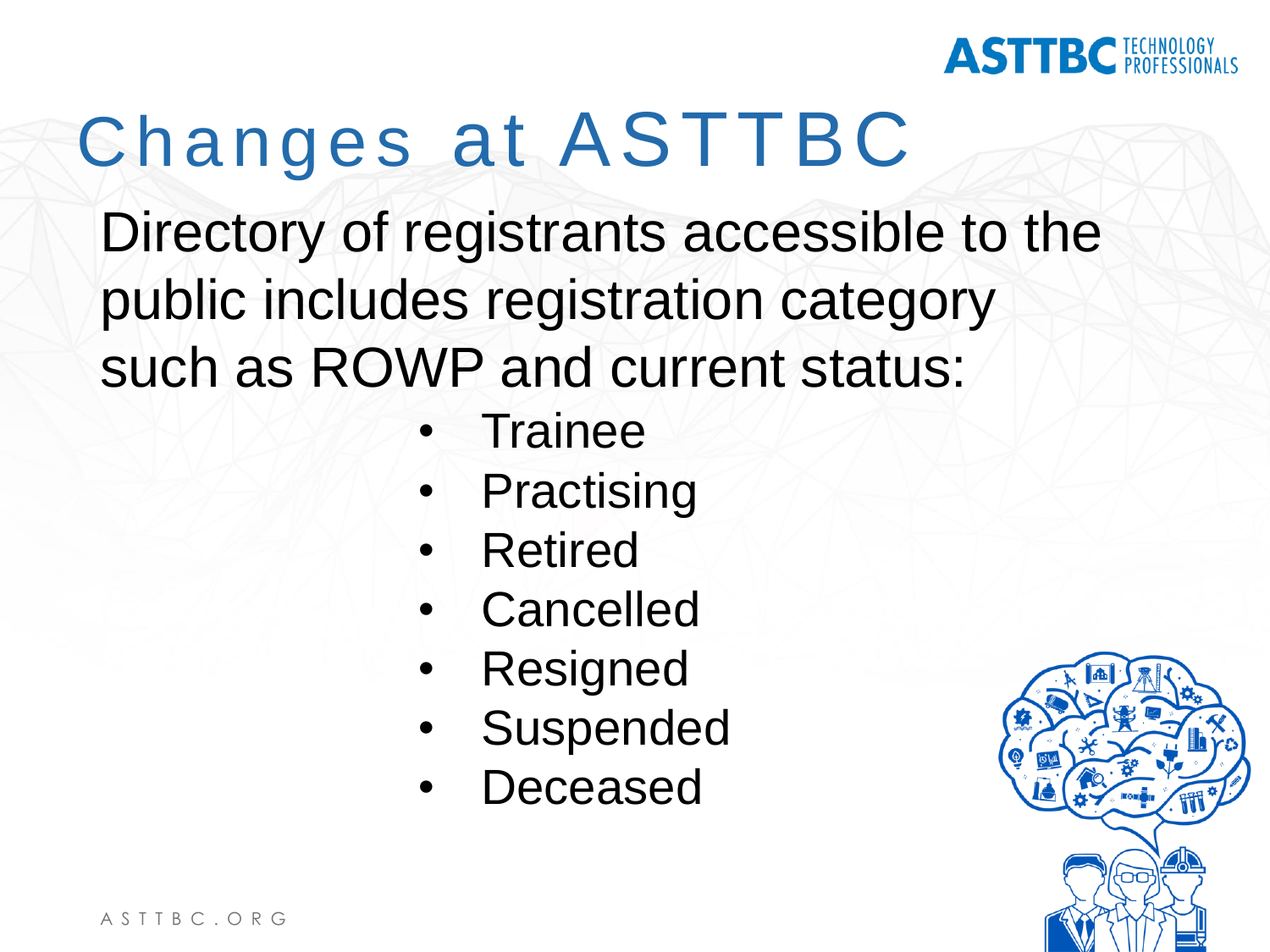# 2020 ASTTBC AGM, Conference & Technology Awards Luncheon



Thursday, June  $4<sup>th</sup>$ , 2020 | 8:30 am - 4:30 pm Pacific Gateway Hotel, Richmond, BC



| <b>Apply Now</b> | Directory of Registrants Member Login & | APPLIED SCIENCE TECHNOLOGISTS & TECHNICIANS OF BC | Search ASTTBC |
|------------------|-----------------------------------------|---------------------------------------------------|---------------|
|                  |                                         |                                                   |               |

#### • Directory of registrants includes present and former registrants (10 years)

| Campbell        | Garth | Certified Technician                      | <b>Civil Engineering</b>      | Cancelled      |
|-----------------|-------|-------------------------------------------|-------------------------------|----------------|
| <b>Newlands</b> | Garth | Graduate Technologist                     | <b>Mechanical Engineering</b> | Trainee        |
| Millan          | Garth | Registered Onsite Wastewater Practitioner | Onsite wastewater             | Practising     |
| Everall         | Garth | Registered Onsite Wastewater Practitioner | Onsite wastewater             | Practising     |
| Garthe          | Lucas | <b>Student Technologist</b>               | Mechanical Engineering        | Non-Practising |



Q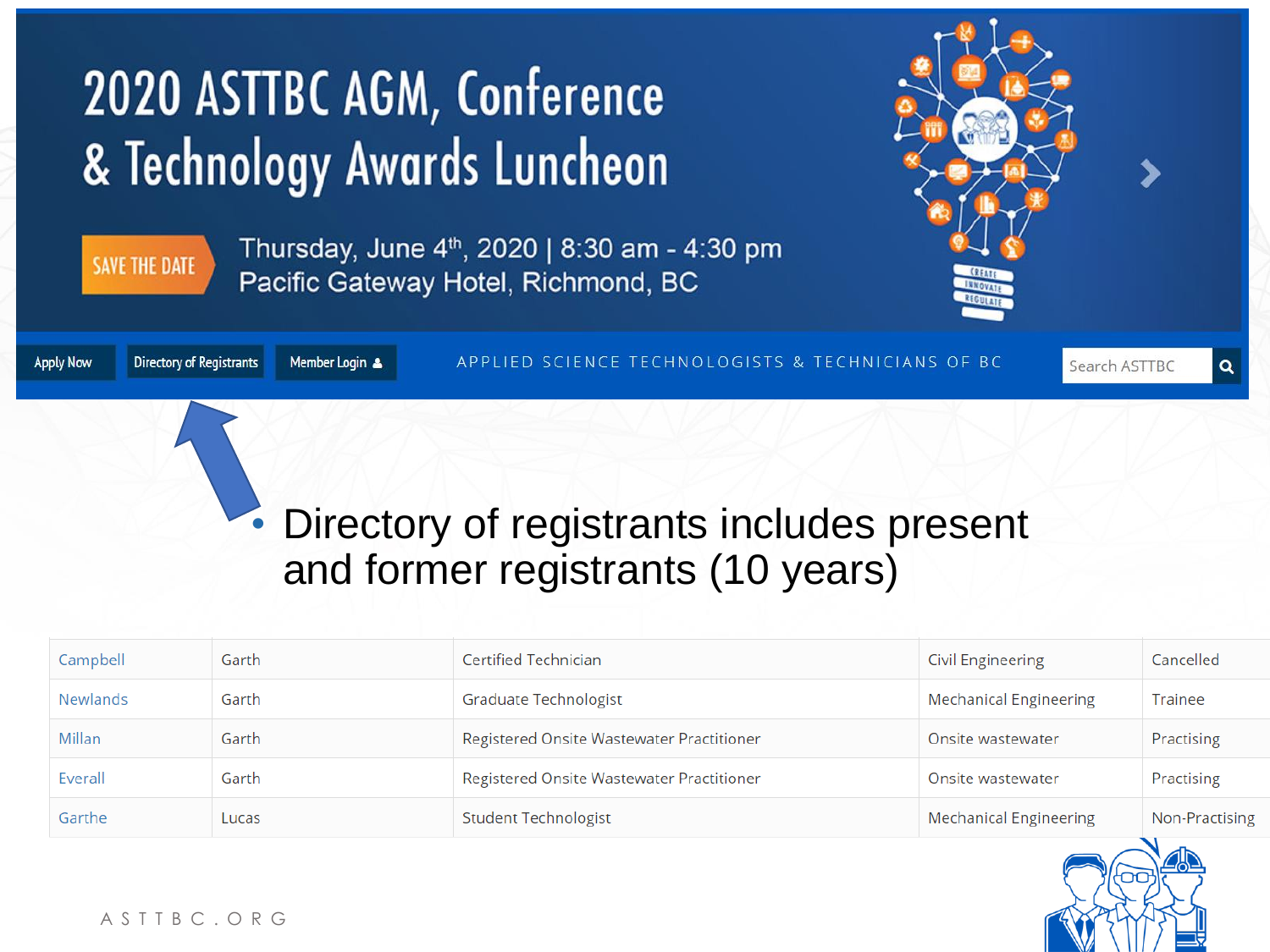## **Changes: ROWP Finder**

## **ASTTBC FECHNOLOGY**

| <b>Name</b>           | <b>Number</b> | <b>Health Authority</b> | <b>Postal Code</b> | <b>Endorsements</b> |
|-----------------------|---------------|-------------------------|--------------------|---------------------|
| Pattenden, Shaun<br>  | OW0269        | Island Health           | <b>V9L 3V9</b>     | PL                  |
| Ronning, Richard      | OW0271        | <b>Interior Health</b>  | VOH 1KO            | PL, IN, MP, PIR     |
| Streleoff, Samuel<br> | OW0149        | <b>Interior Health</b>  | <b>V1N 4T3</b>     | PL, IN              |
| Horel, George         | OW0221        | <b>Island Health</b>    | <b>V8K 2P7</b>     | PL, IN              |
| Dawe, Katharine<br>   | OW0719        | <b>Fraser Health</b>    | VON 1PO            | PL, IN              |

Show v entries Search: Patten

| Name                                       | <b>Number</b> | <b>Health Authority</b> | <b>Postal Code</b> | <b>Endorsements</b> |
|--------------------------------------------|---------------|-------------------------|--------------------|---------------------|
| Pattenden, Shaun<br>                       | OW0269        | <b>Island Health</b>    | <b>V9L 3V9</b>     | PL                  |
| Showing 1 to 1 of 1 entries (filtered fror |               | Pattenden, Shaun        | $\times$           | Previous            |
|                                            | О<br>Duncan   |                         |                    |                     |
| <b>RECENT POSTS</b>                        |               |                         | Close              | <b>BULLETIN</b>     |
|                                            |               |                         |                    |                     |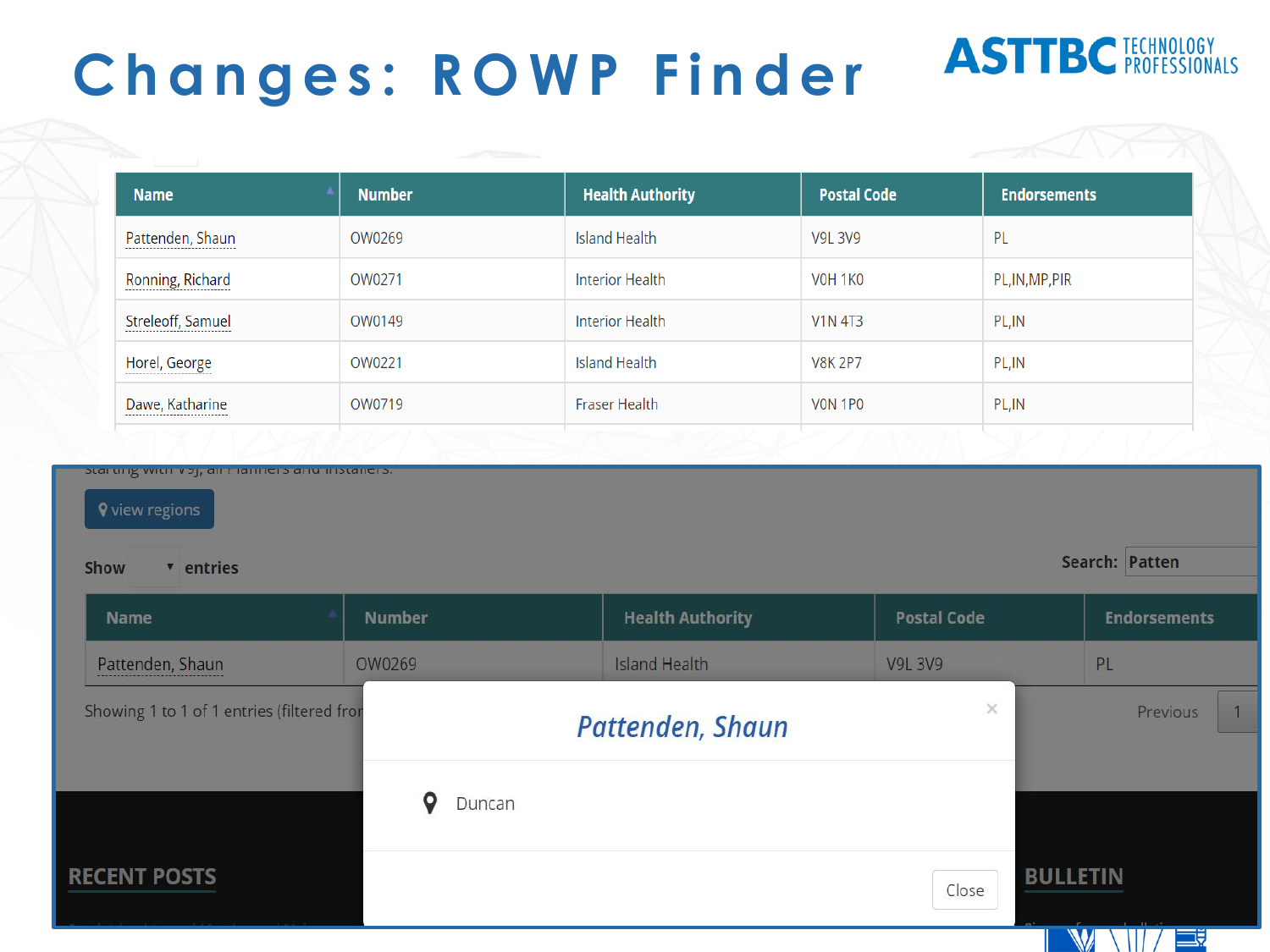## **Changes: ROWP Finder**

## **ASTTBC FECHNOLOGY**

- Professional profiles are member managed
- ASTTBC does not enter or manage your contact information (phone, e-mail, website)
	- 1. Go to https://asttbc.org/members/login.php
	- 2. Enter your member number  $OWQ_{\_ \_ \_ \_ \_ }$  and a user password.
	- 3. Click on "professional profile" tab at the top right of the dashboard landing page



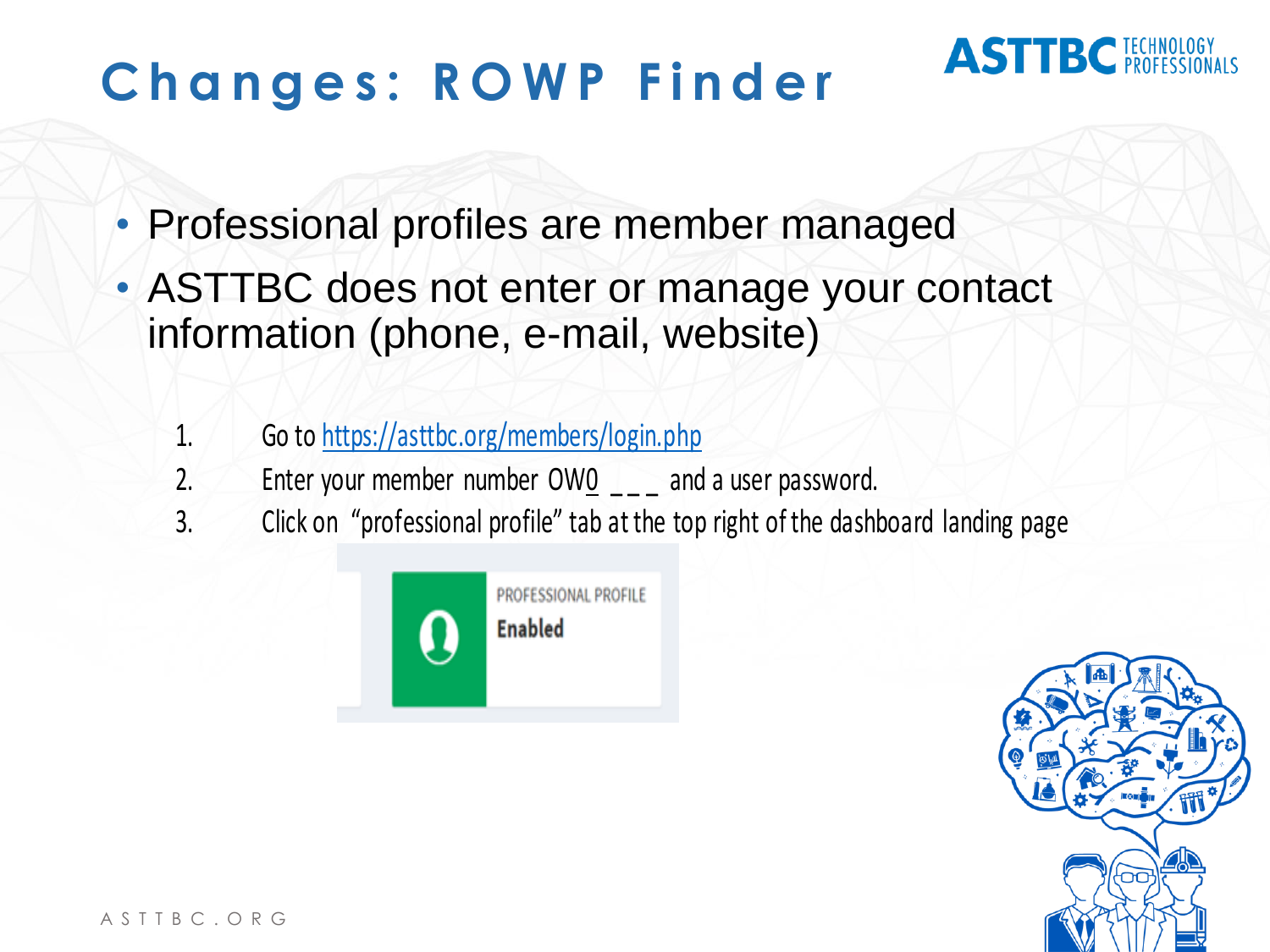## **C h a n g e s : R O W P F i n d e r**

• Practising ROWPs are encouraged to enter their contact information (phone, e-mail, website)

| <b>9</b> view regions |                                                  |         |                     |
|-----------------------|--------------------------------------------------|---------|---------------------|
| Show<br>v entries     | $\times$                                         | Search: |                     |
| Name                  | Stewart, John                                    |         | <b>Endorsements</b> |
| Robinson, Daniel      | $\circ$<br>Victoria                              |         | PL, IN              |
| Palmberg, Leif        | info@earthservice.ca                             |         | PL, IN              |
| Edgar, Francis        | 2504790195                                       |         | PL, IN              |
| Dicken, Gary          | http://www.earthservice.ca<br>◶                  |         | PL, IN, MP          |
| Butterworth, Peter    |                                                  |         | PL, IN              |
| Stewart, John         |                                                  | Close   | PL, IN, MP, PIR     |
| <b>Puddy Darry</b>    | <b>OWNOOD</b><br><b>NIJA</b><br>$10001 - 0.0001$ |         | DI IN AN A COMPANY  |



**ASTTBC FECHNOLOGY**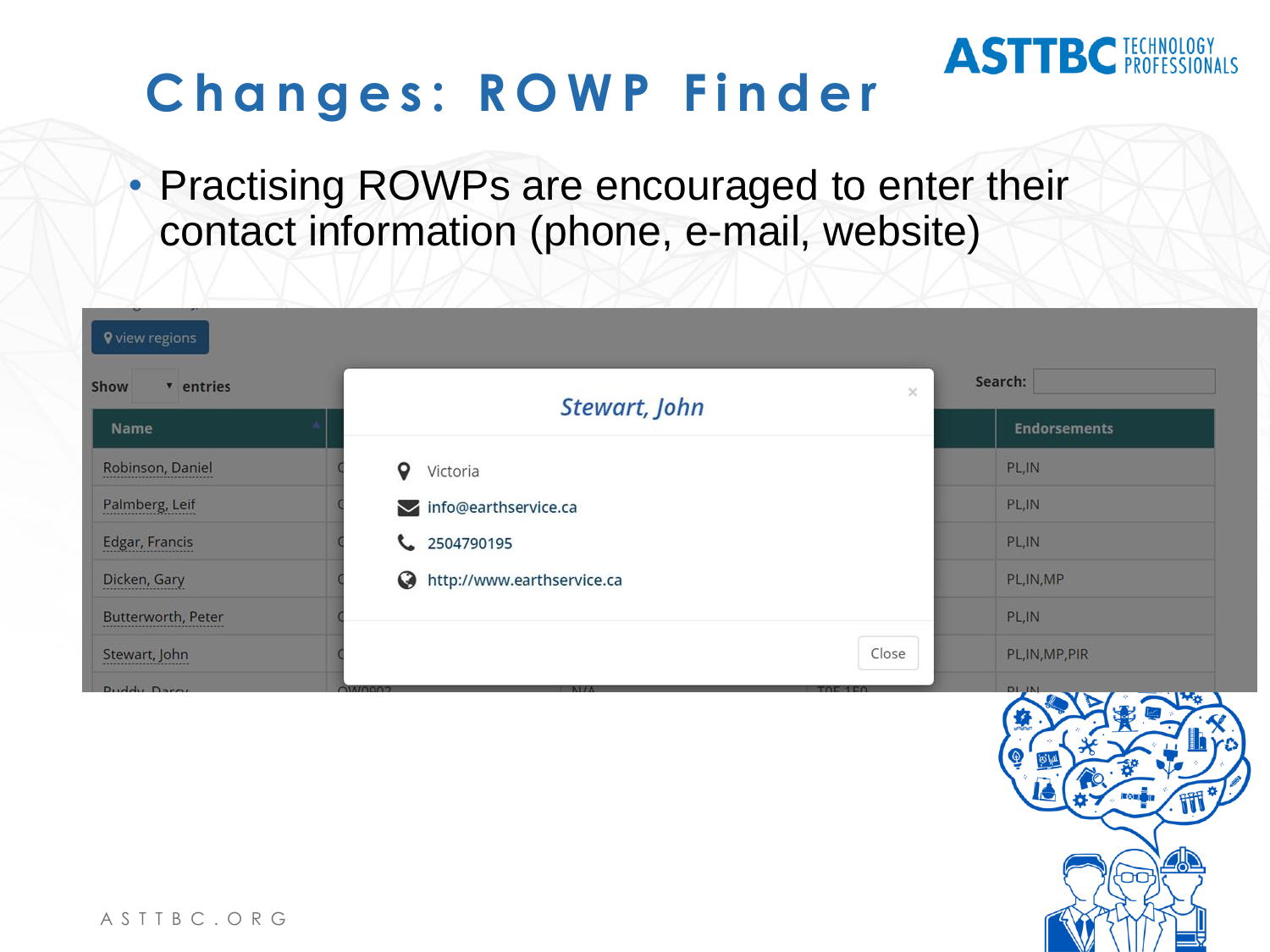### **ASTTBC FECHNOLOGY**

## **Changes – Member (Registrant) portal at asttbc.org**

| $\equiv$                                             |                                                                                                                     |                                                                                                                                                   | $\Delta$<br><b>Charles Joyner</b>                                                          |
|------------------------------------------------------|---------------------------------------------------------------------------------------------------------------------|---------------------------------------------------------------------------------------------------------------------------------------------------|--------------------------------------------------------------------------------------------|
| Dashboard Version 2.0                                |                                                                                                                     |                                                                                                                                                   | <b>2</b> Home > Dashboard                                                                  |
| 2020 CPD POINTS (MIN                                 |                                                                                                                     |                                                                                                                                                   | <b>ORDER</b><br>∕ ?<br><b>ASTTBC Extras</b>                                                |
| aan i<br>95%                                         |                                                                                                                     |                                                                                                                                                   | Stamps, Seals, Mugs, R                                                                     |
|                                                      |                                                                                                                     |                                                                                                                                                   | <b>TECHJOBS</b>                                                                            |
|                                                      |                                                                                                                     |                                                                                                                                                   | آها<br><b>Over 1000</b><br>annually                                                        |
| <b>Summer Issue</b>                                  | <b>Structuring/Last Planner System</b>                                                                              |                                                                                                                                                   | Job opportunities post                                                                     |
| <b>Member Number</b><br>18088<br><b>Password</b><br> | $\blacktriangle$<br>Δ                                                                                               | (စု                                                                                                                                               | ۰<br><b>Løng</b> r<br>冊                                                                    |
|                                                      | <b>्रि</b><br>19<br><b>Important Announcements</b><br>$\bullet$<br><b>ASTTBC CONNECT</b><br><b>@October-02-2019</b> | <b>DUES BALANCE</b><br>\$0<br>$\bullet$<br>Workshops In Your Area<br>Sign in to start your session<br>You need to be logged in to view this page. | PROFESSIONAL PROFILE<br><b>Enabled</b><br>ICBA Presents - CM-Lean Modules 3 & 4: Lean Work |

#### A S T T B C . O R G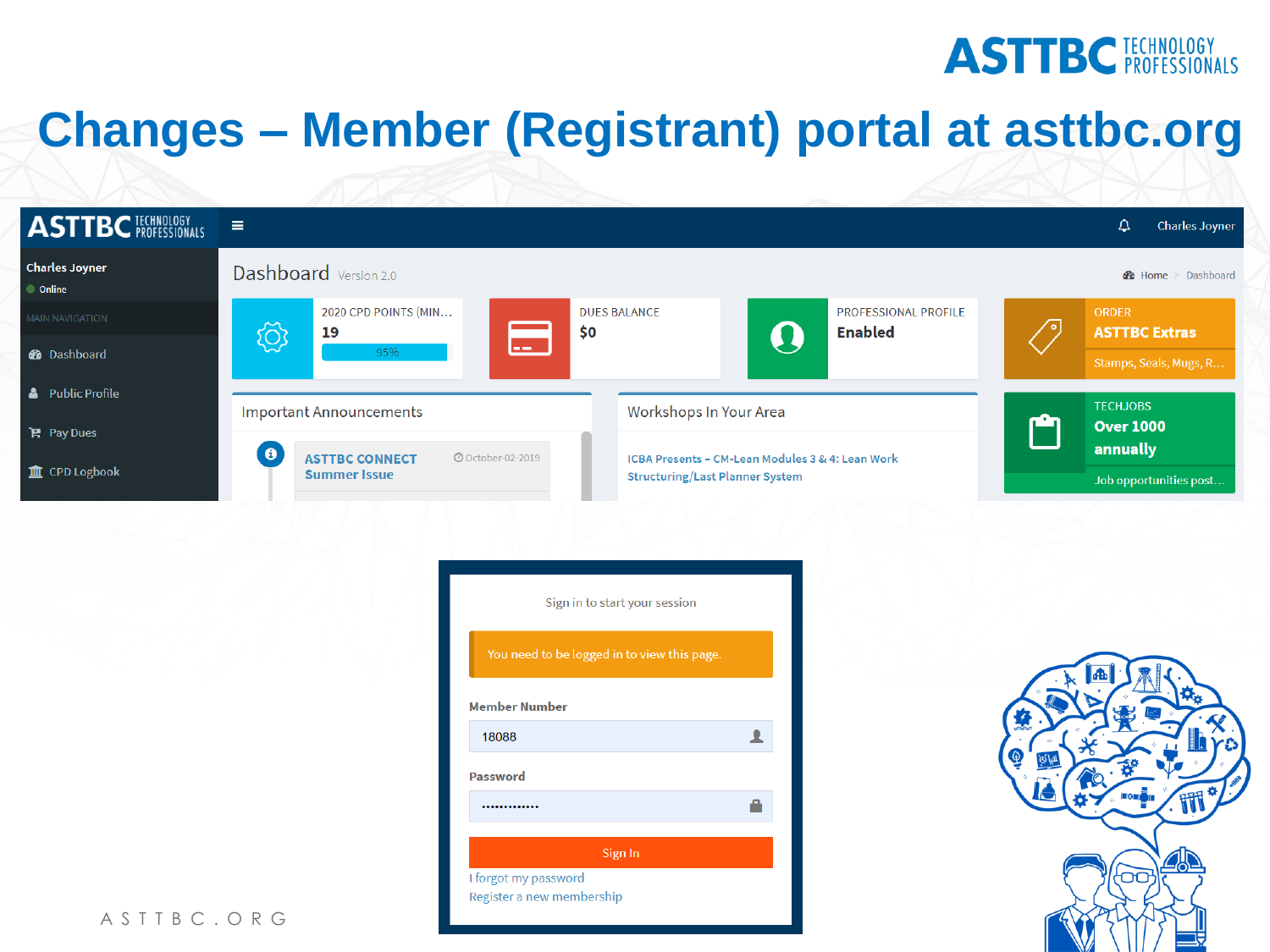# Entering your CPD activity

**ASTTBC** FECHNOLOGY

Activity: Attending South Island meeting and maintenance workshop Category: Informal or self-directed learning Activity hours: 8

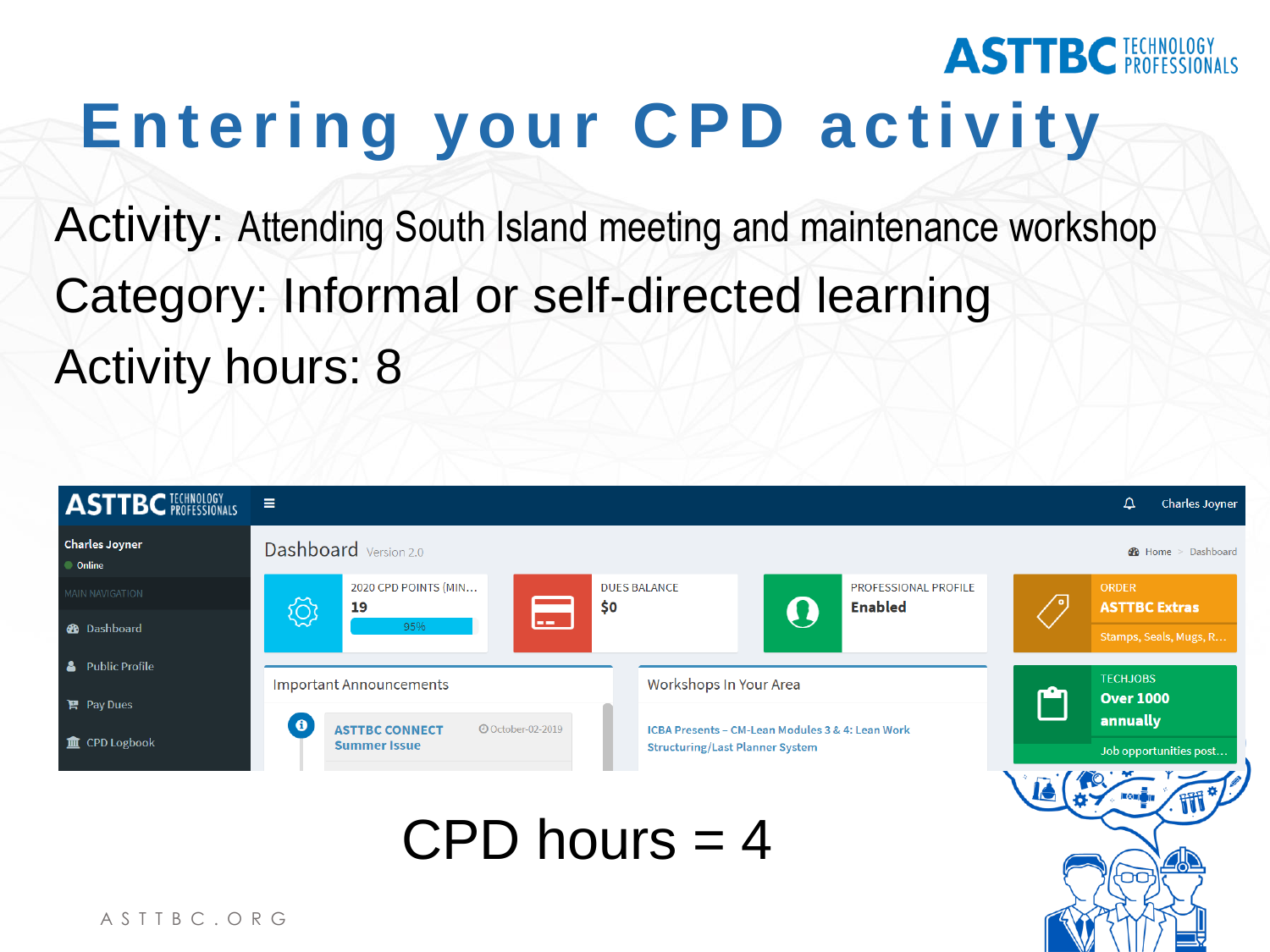

- Select CPD activity category
- Enter completion date
- Enter number of activity hours
- Enter a brief description of the activity

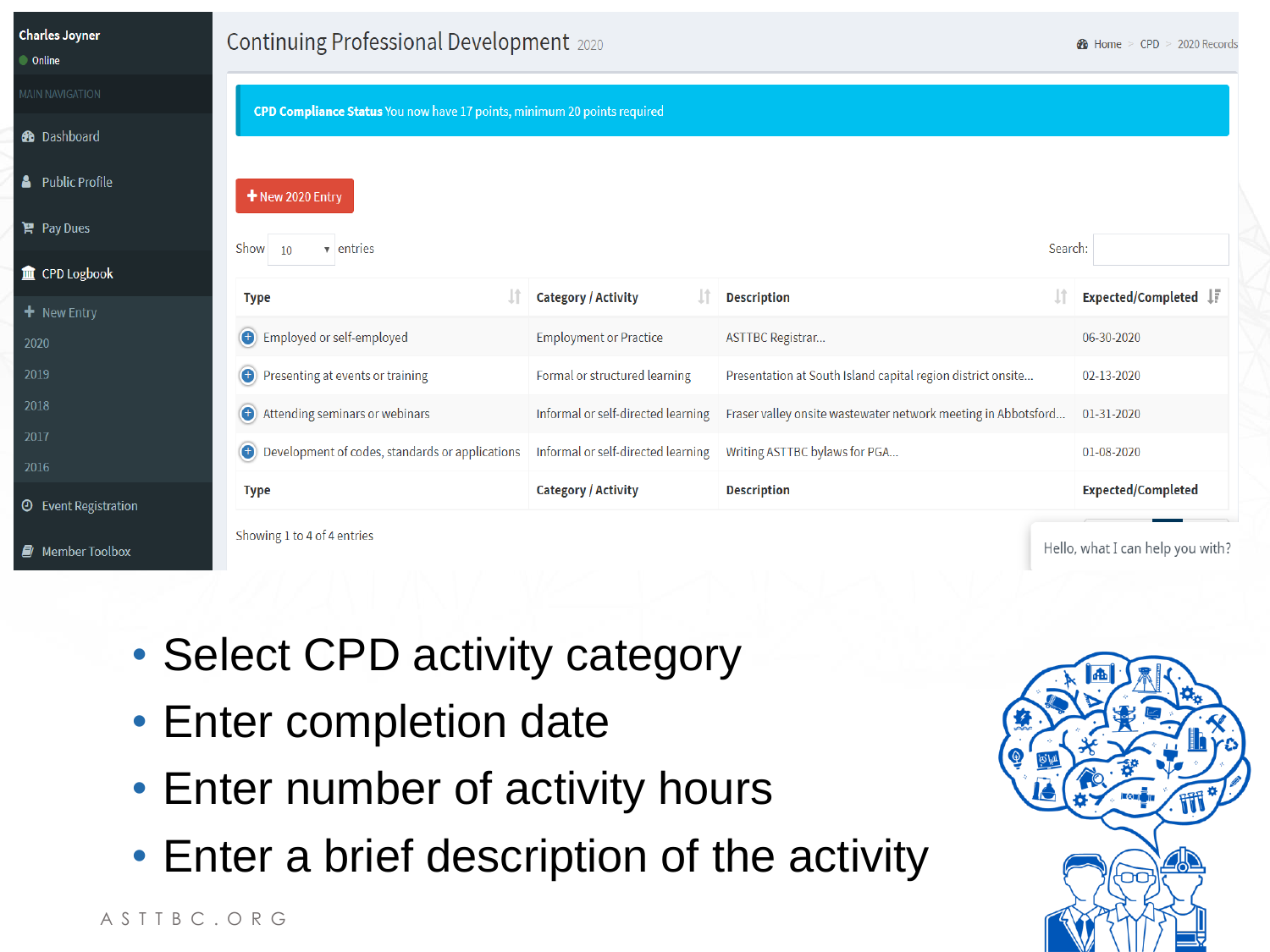#### **ASTTBC FECHNOLOGY**

# **Changes at ASTTBC**

• Practice Assessment Reviews (PAR) policy, procedures and standards enhanced

| # | <b>COMPETENCE STATEMENTS</b>                                                                                 | <b>Score</b><br>$0$ to $5$ | <b>PERFORMANCE INDICATORS</b>                                                                                                                                                                                                                                                                                                                                                                                                                                                                                                                                |
|---|--------------------------------------------------------------------------------------------------------------|----------------------------|--------------------------------------------------------------------------------------------------------------------------------------------------------------------------------------------------------------------------------------------------------------------------------------------------------------------------------------------------------------------------------------------------------------------------------------------------------------------------------------------------------------------------------------------------------------|
|   | THE ROWP IS EXPECTED TO                                                                                      |                            | THE QAS OBSERVED THAT THE ROWP                                                                                                                                                                                                                                                                                                                                                                                                                                                                                                                               |
|   | Use a computer and/or mobile devices to<br>search, send and receive text, photos and<br>graphic information. |                            | 1. Does not know how to use computers or mobile devices.<br>2. Is able to uses computers or mobile devices for simple basic<br>functions.<br>3. Regularly uses computers and mobile devices to send and<br>receive e-mail and text messages and do web searches.<br>4. Uses a variety of computer software and mobile device<br>applications as a routine function of doing business.<br>5. Is proficient using various applications on computers and<br>mobile devices including drawing (CAD), taking, storing and<br>sending photos and electronic forms. |
|   |                                                                                                              |                            |                                                                                                                                                                                                                                                                                                                                                                                                                                                                                                                                                              |